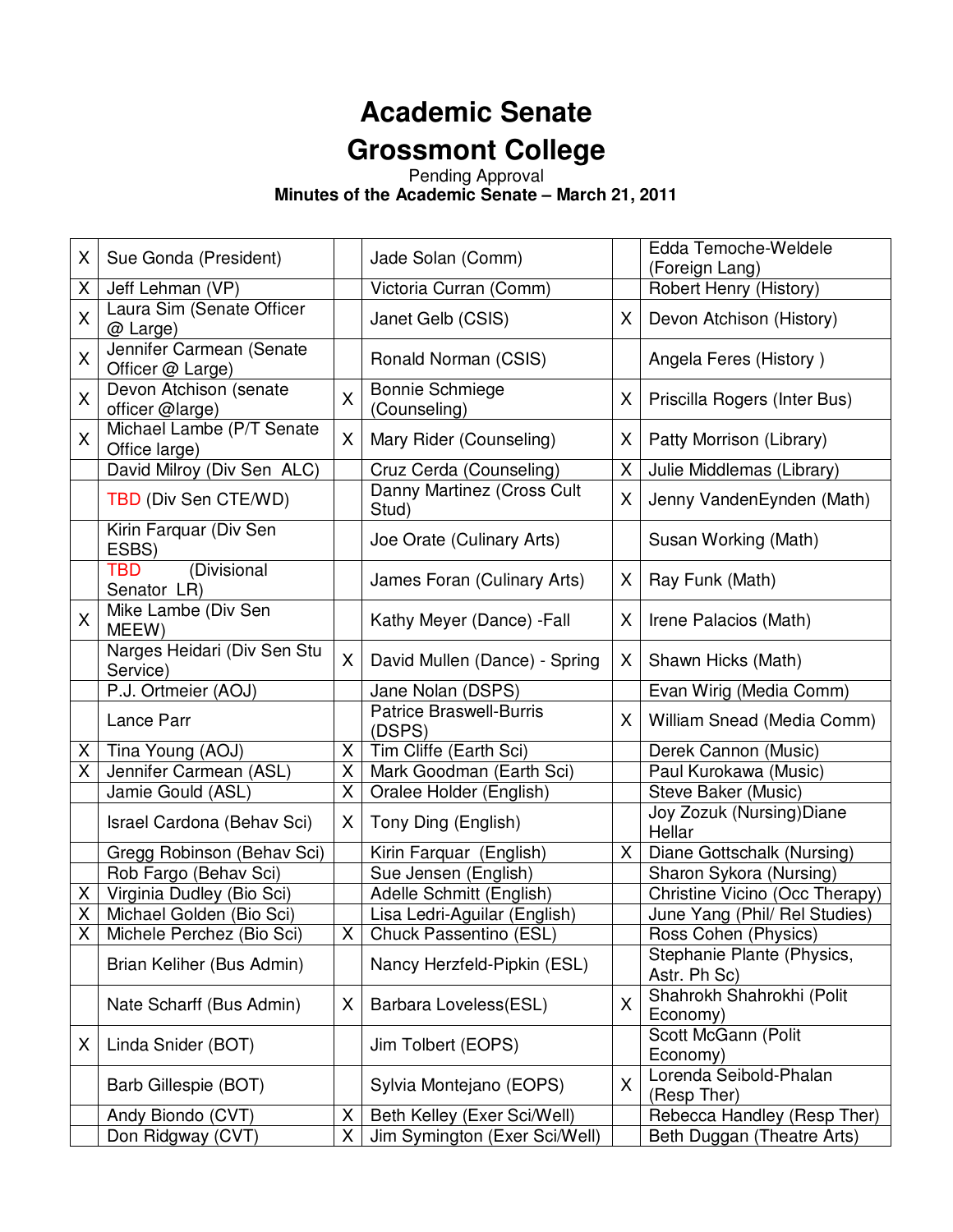|   | Cary Willard (Chemistry)   | Randy Abshier (Exer Sci/Well)         | X        | Craig Everett (Theatre Arts)                       |
|---|----------------------------|---------------------------------------|----------|----------------------------------------------------|
|   | Martin Larter (Chemistry)  | Larry Larsen (Exer Sci/Well)          |          | Pete Schmidt (Visual Arts &<br>Humanities)         |
| X | Diana Vance (Chemistry)    | Yolanda E. Guerrero (Foreign<br>Lang) |          | Gareth Davies-Morris (Visual<br>Arts & Humanities) |
|   | Angie Gish (Child Dev)     | Virginia Young (Foreign Lang)         | X        | Jennifer Bennett (Visual Arts &<br>Humanities)     |
| X | Claudia Flores (Child Dev) | Paul Vincent (Foreign Lang)           | $\times$ | Malia Serrano (Visual Arts &<br>Humanities)        |
|   | Roxanne Tuscany (Comm)     |                                       |          |                                                    |

## **RECORDER**: Devon Atchison, Jennifer Bennett

## **I. CALL TO ORDER (11:05)**

#### **A. Public Comment**

Scott Barr expressed concern about the campus climate when we're all working harder with less, creating more stress. Administrators, receiving pressure from both" above and below," something has to give with how hard they're working. Negative environment hurts not just them but also us, because we might lose them. We should think about what we can give them in terms of relief/lightening their load.

#### **B. Approval of Agenda**

A motion was made to approve the day's agenda. M/S/U Nolan/Lambe

## **C. Approval of Minutes from March 7, 2011.**

A motion was made to approve the minutes from March 7, 2011. M/S/U VandenEyden/Schmiege

## **II. PRESIDENT'S REPORT**

**A. Quick Updates: Collegial Consultation work**: Update that Districtwide Coordinating Educational Council (DCEC) has reps from District and both campuses, including faculty senate presidents and vice presidents and curriculum co-chairs. There is an ongoing conversation about creating the Districtwide Educational Master Plan (EMP), travel arrangements for students, board policies and procedures (BP/APs), Enrollment Strategies and Priority Registration; the Evaluations Task Force includes administrators and faculty from both campus, including union representatives; there is no chair, but Greg Robinson has become a de facto leader, having forwarded the draft of a new evaluation to the two senate officers; the two Senate Officer Committees (SOCs) will return feedback to the committee, whereupon it will be reviewed and forwarded back to the senates and union; the Division Restructuring Taskforce: asking for input on this from faculty. Information about that is at http://www.grossmont.edu/intranet/adminstructure/

Members of the Academic Affairs Administrative Structure Workgroup: Barb Blanchard, VPAA (Chair), Janet Gelb (CTE), Christi Vicino (CTE), Oralee Holder (ESBS), Beth Kelley, (MNSESW), Pat Morrison (LTR), Jim Wilsterman (ALC), Pat Murray (Classified). POSTSCRIPT: an additional email inviting ideas, comments, or concerns about the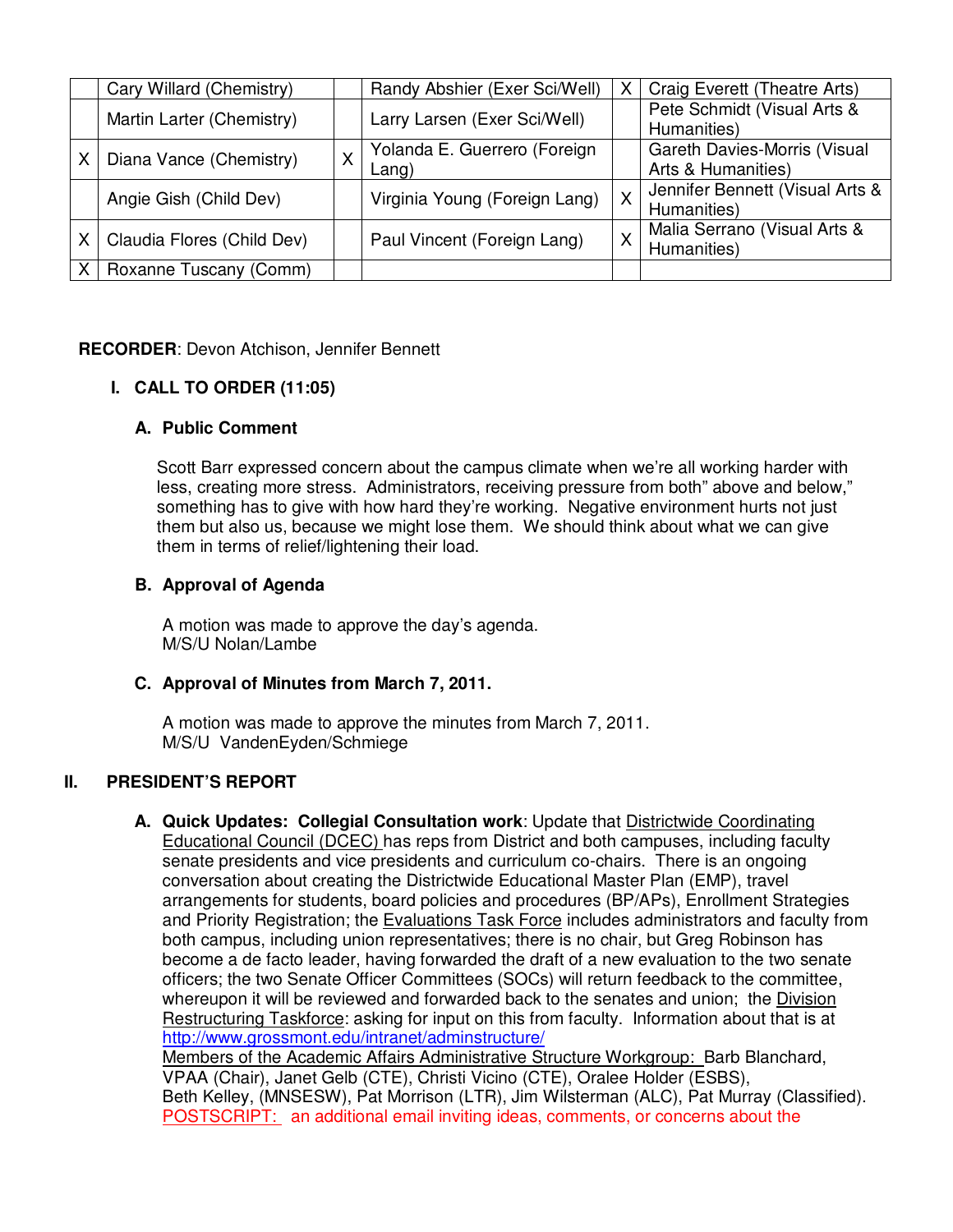restructuring was sent out after the meeting. Please contact your division rep with your feedback!

- **B. Upcoming:** Chris Hill and Cuyamaca's Senate President Mike Wangler worked to get us into compliance for all our master's list equivalencies for minimum qualifications. Now, equivalencies for non-master's instructors (typically CTE areas) will commence. You will be hearing from me and your deans about filing a form with still needs to be worked on.
- **C.** There is a Women's History Month events on campus tonight (Room 553) and about women in San Diego History on KPBS tonight at 10 p.m.

#### **III. COMMITTEE REPORTS**

**None**

## **IV. ACTION ITEMS**

None.

## **V. INFORMATION ITEMS**

- **A. Senate Officers Elections**: Nominees so far are: Vice President: Jeff Lehman; Senate Officers (3): Angela Feres, Malia Serrano, Patrice Braswell-Burris; Part-time Officer: Mike Lamb. Laura Sim prounced elections closed, as there were no new nominations. Nominees will get an email from Laura Sim asking you to accept nomination and for a candidate statement. POSTSCRIPT: there was extra time to create the electronic election process, so the new election timeline is: Monday, April 4: Ballots are sent out; April 15: voting closes; April 25 after Spring break: announcement of election results. This new timeline will be posted on the Senate website. In accordance with the election rules, candidate statements will be removed from the Senate website when the election opens, but they WILL be included with the ballot email.
- **B. Student Success Committee Add Part-Time Rep to Advisory Members: Motion to move to Action was made and seconded (Montejano/Robinson**), passed, 3 abstentions. Discussion about the addition of a part-time rep revolved around whether to make the change to the advisory members or to the voting members of the committee. The idea is to have a part-time rep who teaches Basic Skills. **Motion to add a part-time faculty member who teaches basic skills Math, English or ESL as a voting member (Milroy/Robinson)** passed, 5 abstentions.
- **C. Faculty Co-Chairs for accreditation teams:** A call went out for Faculty and Administrative Co-Chair volunteers for the teams. Chris Hill said this is a great way to get to know your college; you don't need to have served on Accreditation Steering Committee before to be a Co-Chair. Once the Co-Chairs have been selected, they'll choose meeting time, which will be sent out with the call for team members.
- **D. Statewide Senate Resolutions and Discipline List Revision Proposals:** These were sent out with the Agenda. Sue read some of the most relevant resolutions that will be discussed at this weekend's State Senate Area D meeting and debated and voted upon at the Statewide Senate meeting, April 14-16. If you are affected by a resolution, contact Sue, and she is also sending out emails to individuals for feedback. Some highlights: Resolutions on new discipline minimum qualifications (affecting Grossmont: Ethnic Studies, Education, Art History and Accounting); course repetition of "activity" courses in Exercise Science and